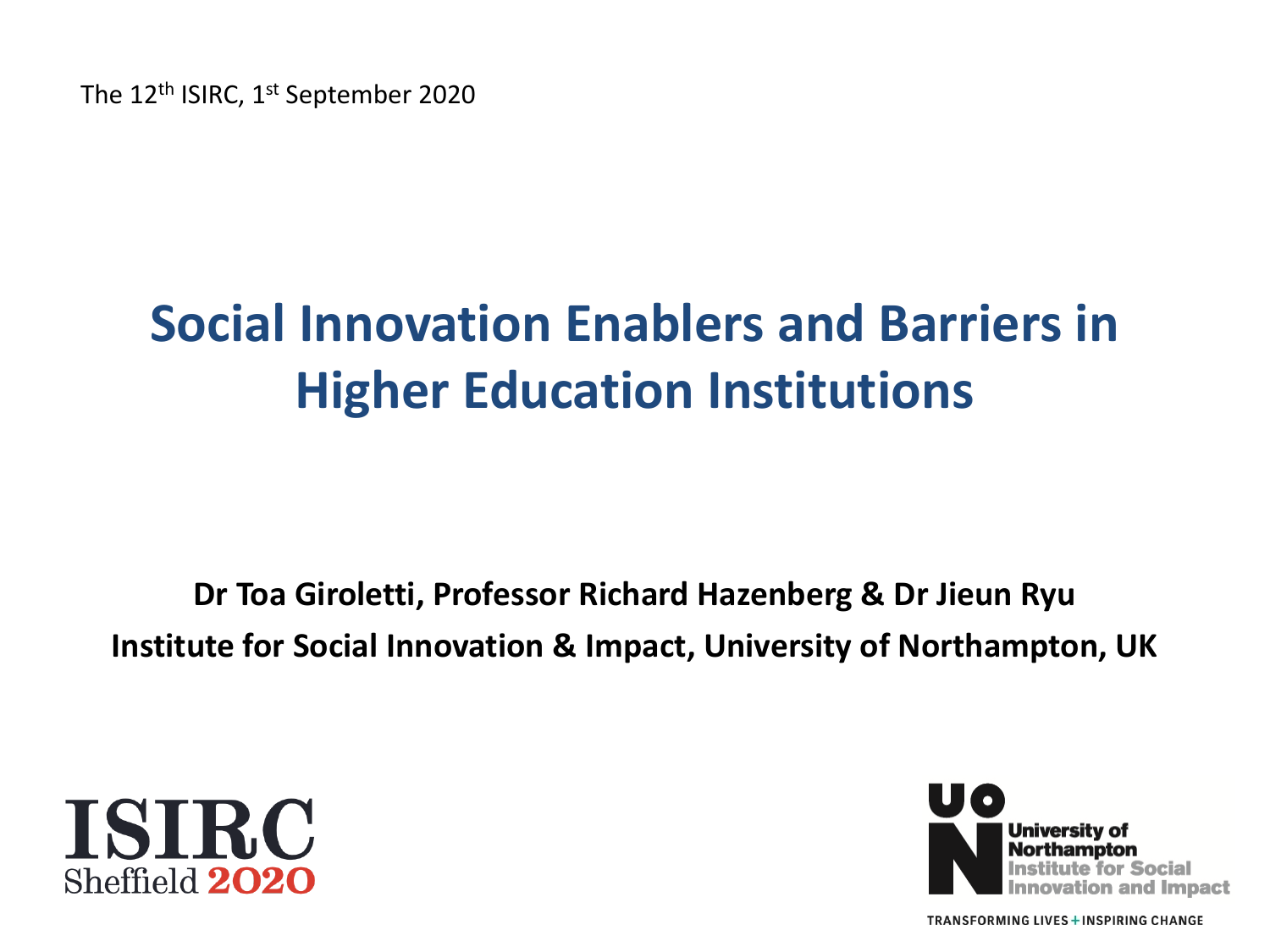#### **Overview**

- 1. Research Context
- 2. Research Overview
- 3. Methodology
- 4. Research Tools
- 5. Findings
- 6. Implications and Conclusion



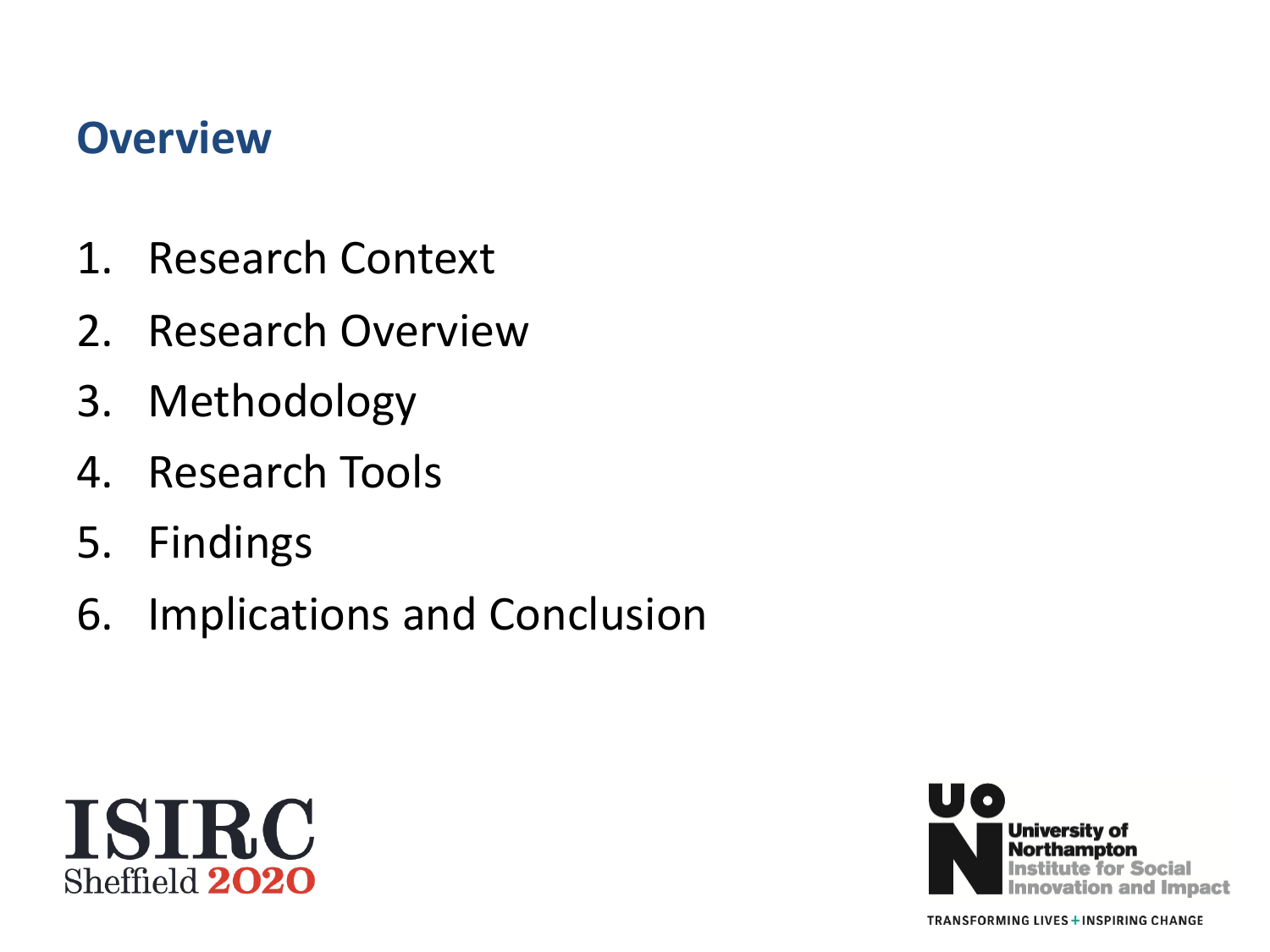#### **Research Context**

- Recently, many universities are incorporating social impact and social value into their university agendas, strategies, missions and visions (Anderson, Domanski and Howaldt, 2018).
- Higher Education Institutions (HEIs) might face challenges when rewiring campus relationships, power dynamics and changing campus culture and curriculum as a part of social innovation processes.
- Existing efforts to study the enablers and barriers of social innovation (Alden Rivers, Hazenberg and Bajwa-Patel, 2015), but not within HEI contexts.



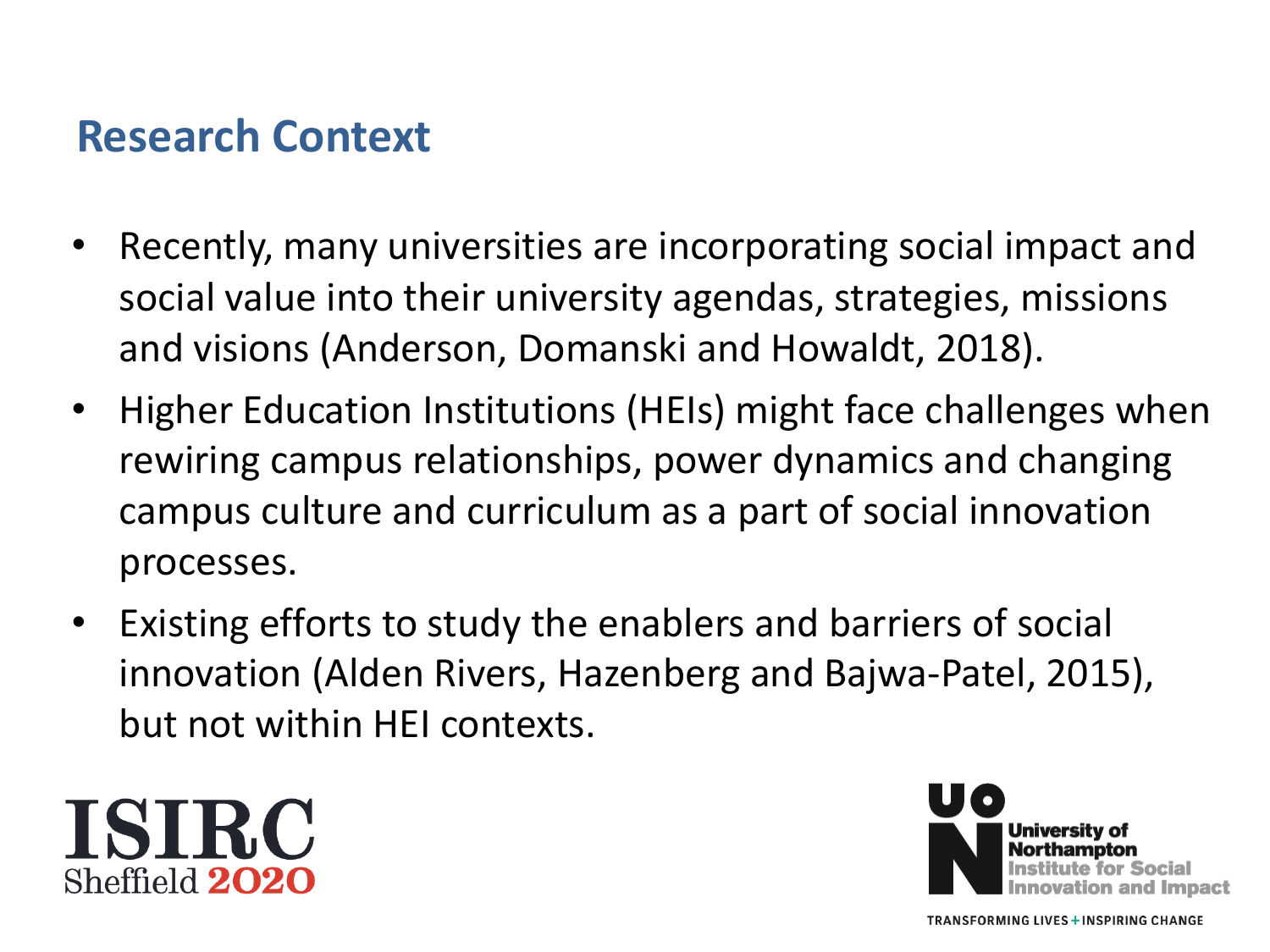#### **Research Overview**

- **Key Objective:** is to understand how stakeholders interact with each other towards social innovation within HEI contexts across East and South East Asia (Indonesia, Malaysia, Philippines, South Korea & Vietnam).
	- Analyse the influence and power of each stakeholder in social innovation processes within HEIs in the five countries.
	- Investigate if social innovation processes are initiated through bottomup or top-down processes within HEIs.
	- Investigate if hierarchy in university matters when developing social innovation.



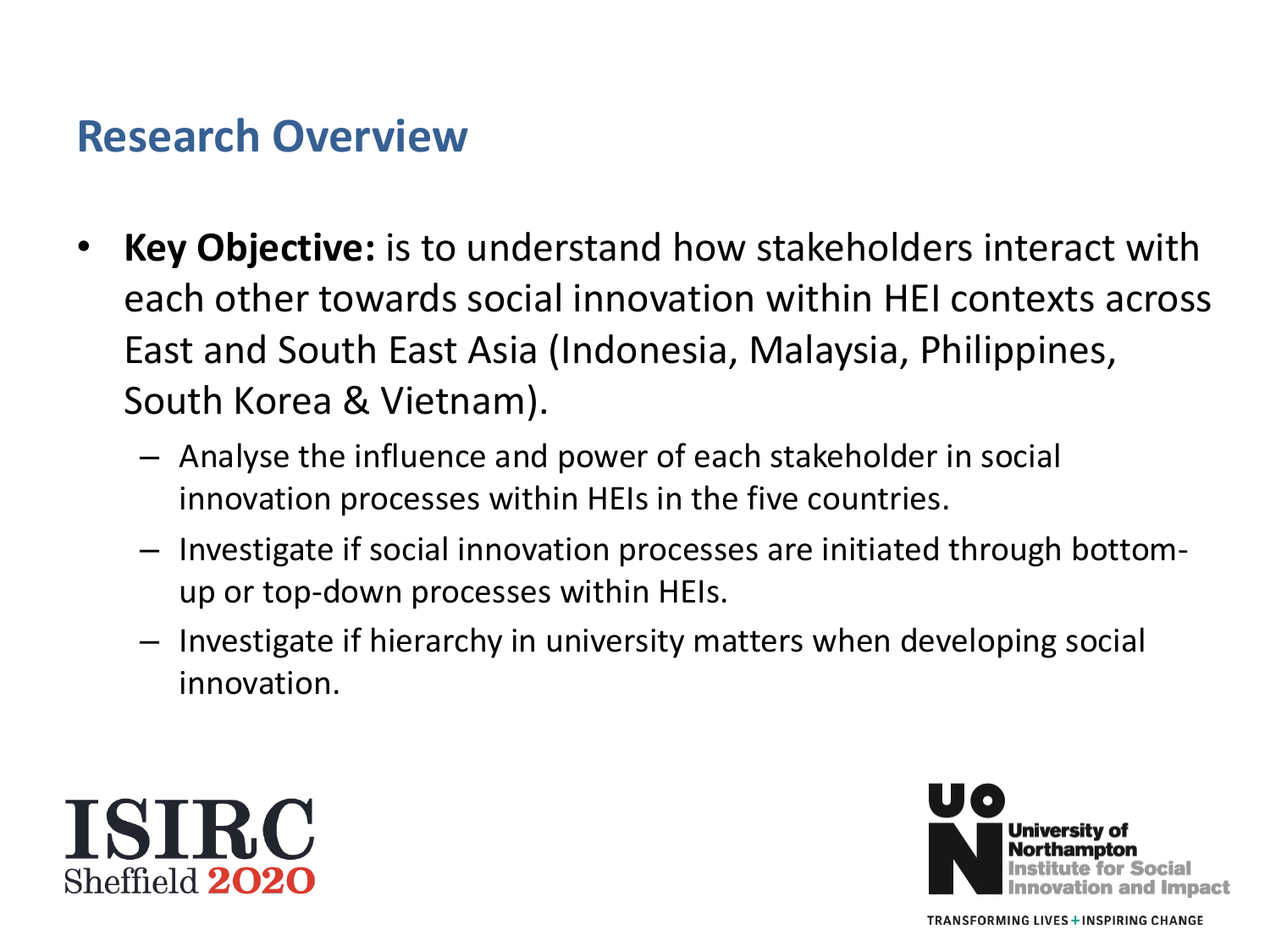#### **Methodology**

**1**

**2**

**3**

**4**

**5**

**6**

- **In-depth Literature Review**
- Explore global & local literature in relation to SI
- **Online Survey (n = 253)**
- Capture data from SI academics working in HE across the 5 countries
- **Participant Semi-structured Interviews & Focus Groups (n = 193)**
- Explore perceptions of multi-stakeholder groups on the SI ecosystem
- **Ecosystem Mapping**
- Map SI research, teaching & knowledge exchange across East & SE Asia
- **Triangulation of Data**
- Triangulation of Stages 1-4 data into cohesive analytical discussion on SI
- **Develop Recommendations**
- Prepare recommendations for improving SI engagement in HE



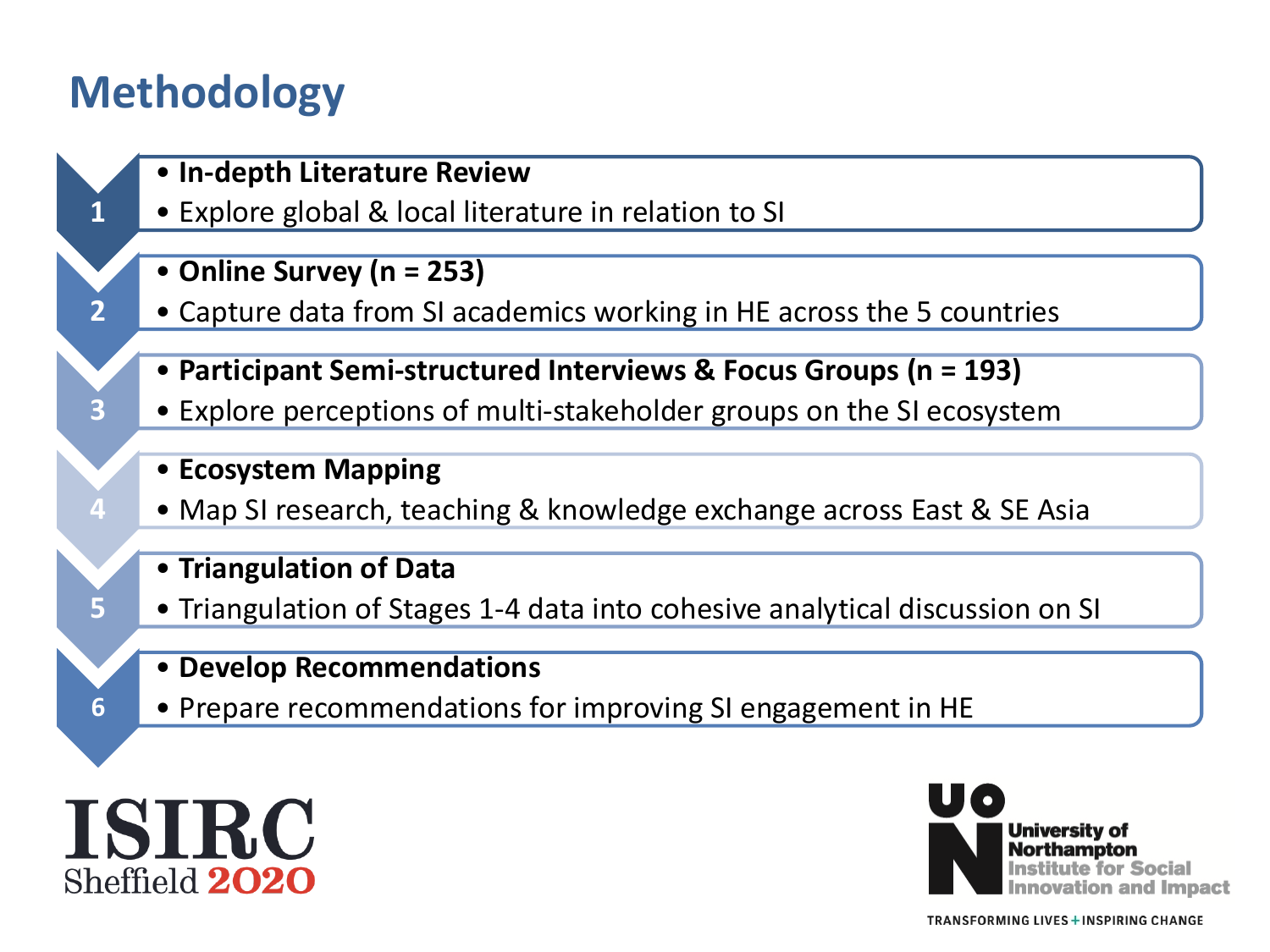# **Research Tools**



#### – respondent demographics

- publications & research outputs
- teaching activity (courses & modules)
- perceptions of student experience
- HEI positioning within society
- government support for SI
- collaboration & trust between HEIs & partners
- social problems in each country & SI challenges

#### **Survey** -------------------<sub>--</sub> **I** Interviews

The interviews & FGs explored stakeholder interaction in more depth, with nuanced questions for the four main stakeholder groups: Academics HEI Leaders Policy-makers Practitioners



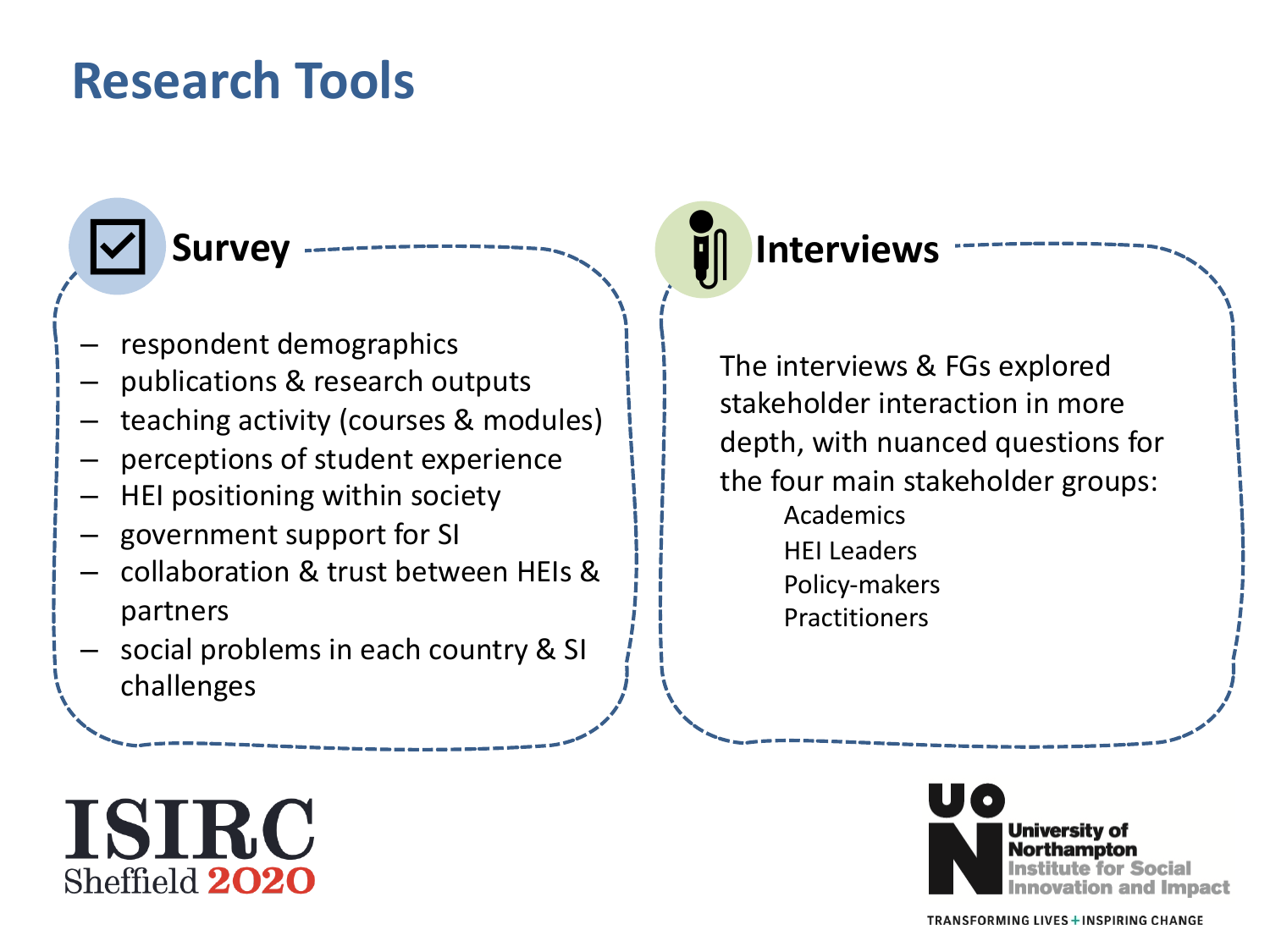- **1. Research and teaching on social innovation in HEIs in 5 countries are increasing over time.** 
	- *Research:* a total of 351 publications focused on social innovation were identified across the 5 countries:
		- 262 academic publications and 89 non-academic publications
		- No. publications increasing over time (+54% per year)
	- *Teaching:* 311 modules/courses focused on social innovation were identified across the 5 countries:
		- SI teaching gives students communication skills, empathy, problem-solving, and analytical thinking
		- No. modules/courses increasing over time (+31% per year)



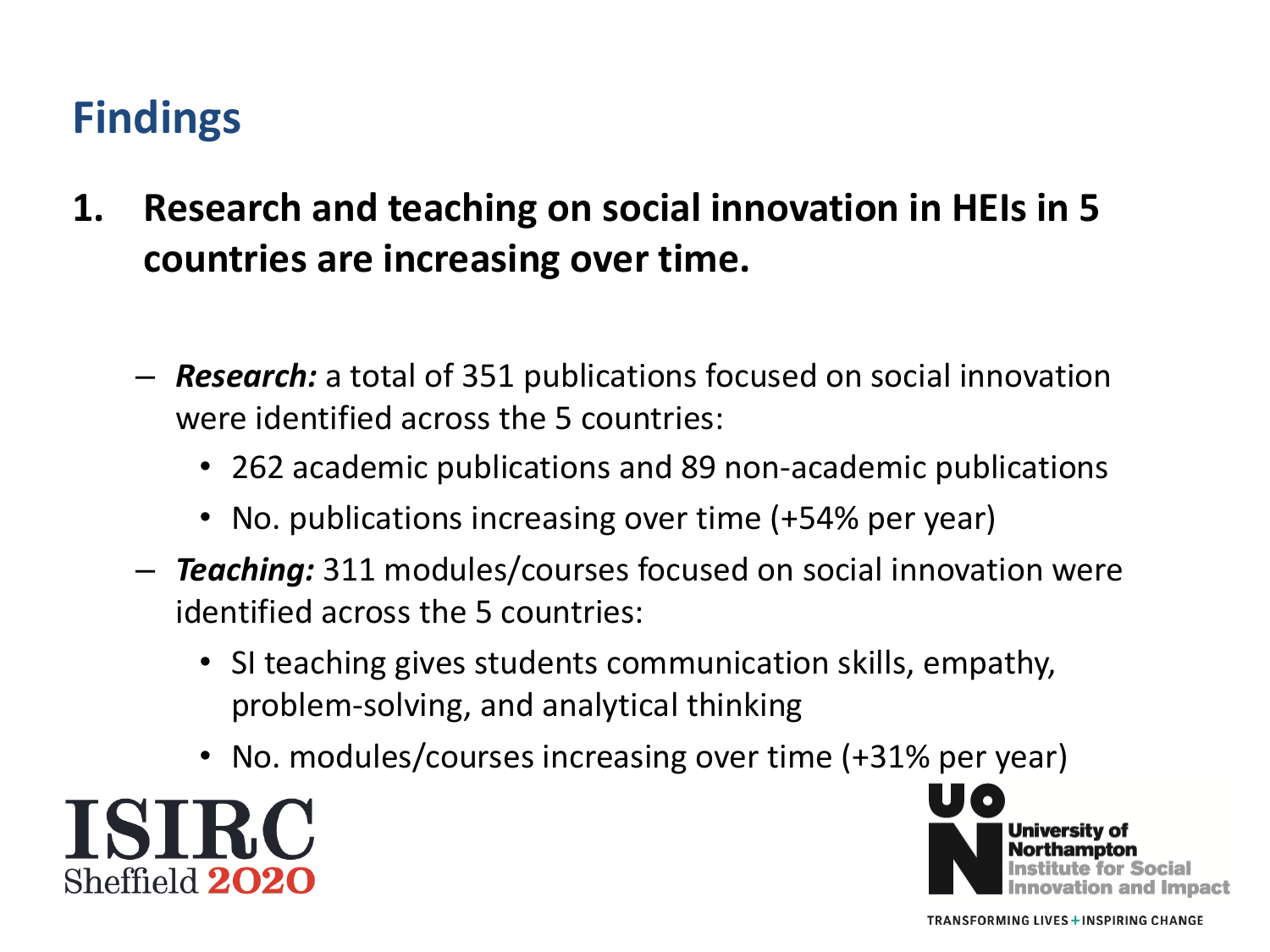## **Key Challenges for SI**

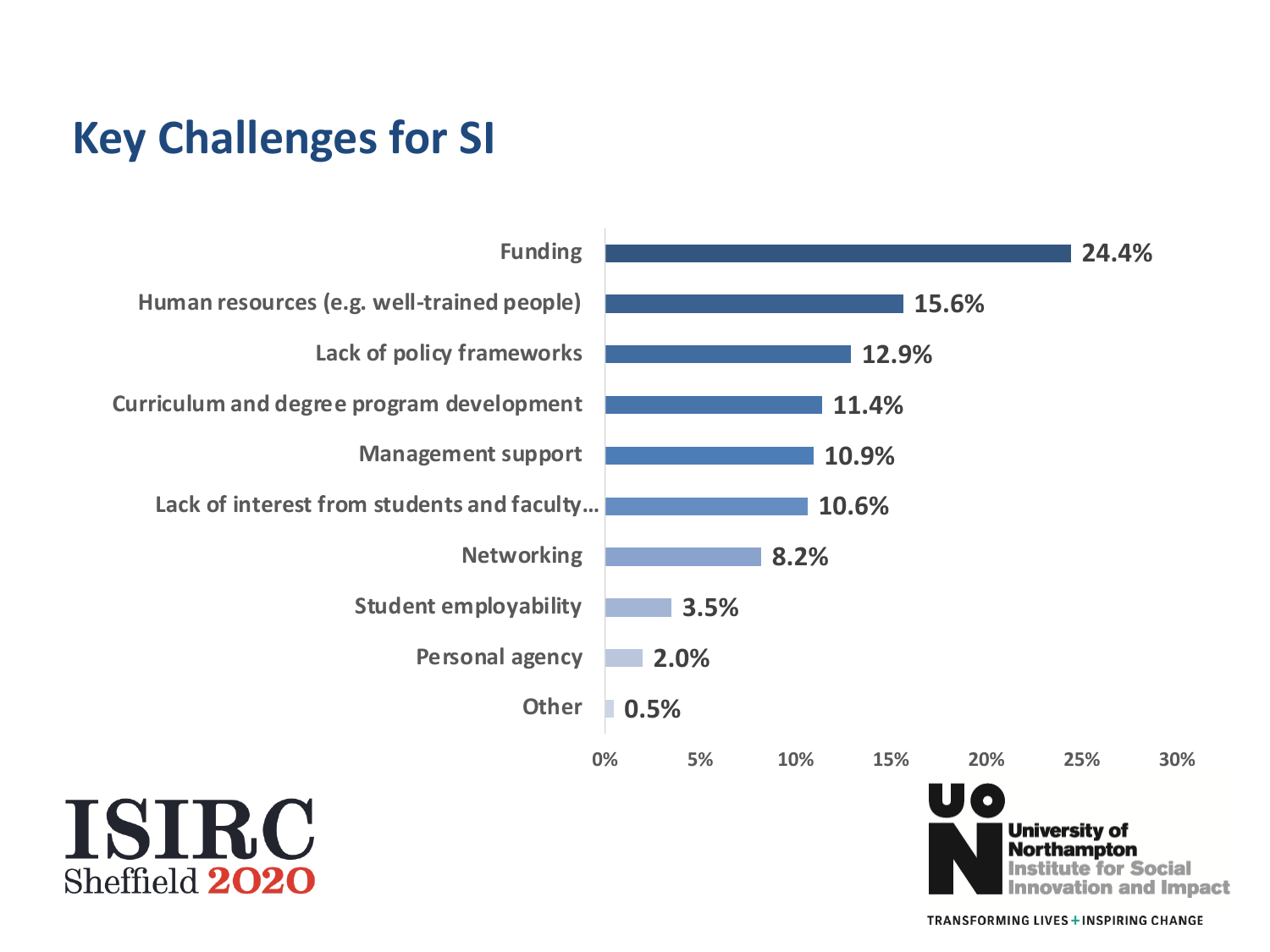**2. Lack of institutional support for SI Research and Teaching**

- *Research Funding*: Significant proportions of research are nonfunded/self-funded (Vietnam = 66%; Malaysia = 48%; Indonesia = 46%; South Korea = 32%; Philippines = 21%)
- *Teaching Funding*: Most teaching activities were non-funded/selffunded apart from Indonesia (HEI own funds: 38%), and the Philippines (HEI own funds: 34.9%).



*'In research, for example, if I want to make packaging for rice out of rice stalk, because we are not a rich company we have to wait. We wait for someone who wants to fund that research. There are so many innovations, but the limitation is funding.' (Filipino practitioner)* 



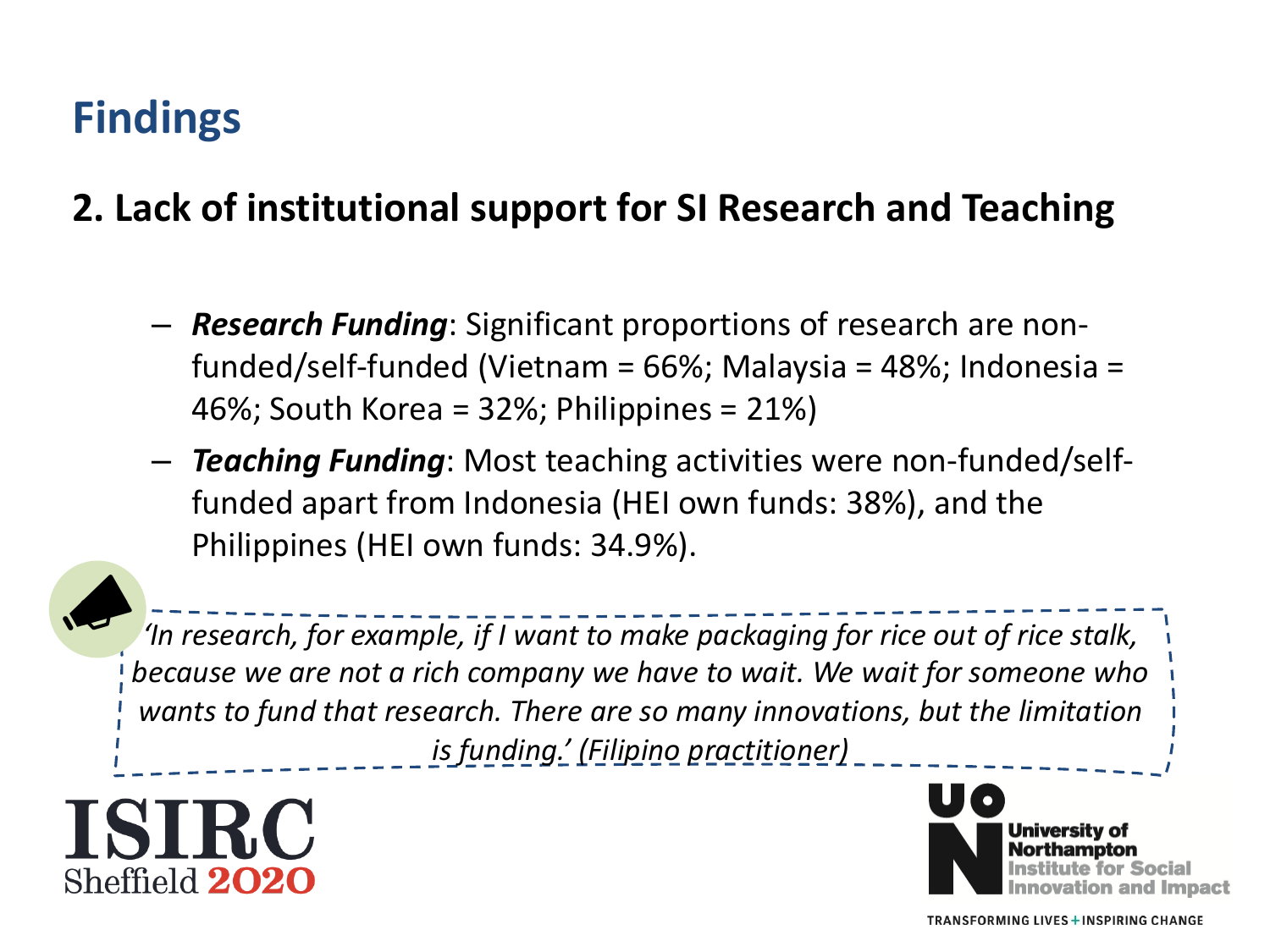- **3. Academics are engaging and collaborating with communities for SI research and teaching, but they need more support from HEIs and government.** 
	- *Impact:* 251 SI related community engagements across the 5 countries:
		- Academics engage as board members, volunteers or officers (especially NGOs, schools and social enterprises)
	- *Collaborators:* Main collaborations are with NGOs, schools & public bodies:
		- Indonesia = 35%; Malaysia = 74%; Philippines =  $62\%$ ; South Korea =  $50\%$ ; Vietnam = 75%

**Still,**

- *HEI support:* lack of institutional support/funding for community engagement, with most collaborations being informal & pushed by academics themselves
- *Government support:* low-levels of government support for community engagement



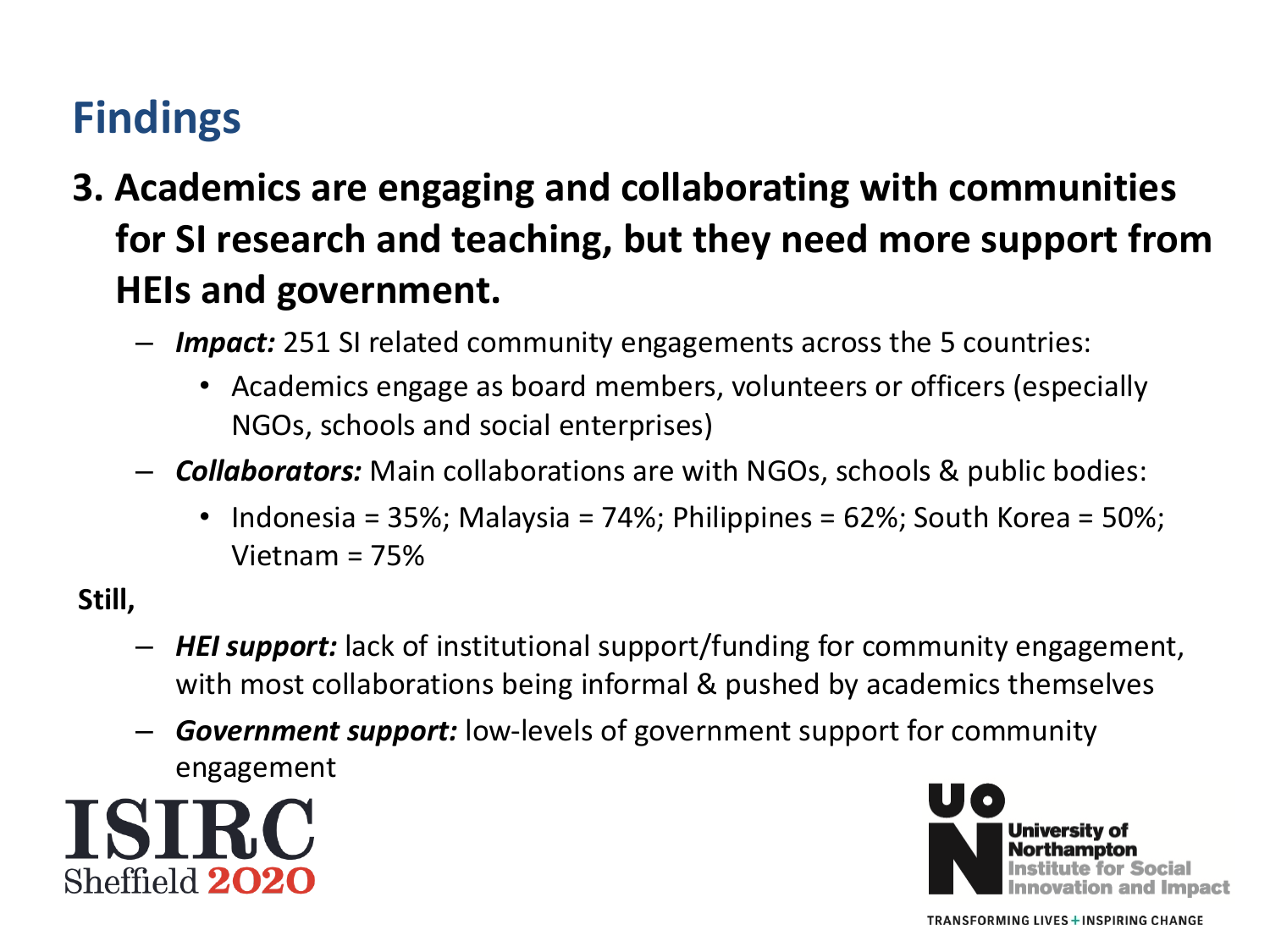#### **4. Changing university structures or policies to embed SI teaching in their degree programmes is not easy.**

*'One of the most difficult challenge is the university bureaucracy.' (Indonesian academic)*

*'In order for social innovation to grow, the management teams of the universities have to be proactive. However, it requires convincing the management teams, and that requires organisational efforts, people, and budgets.' (Korean academic)*



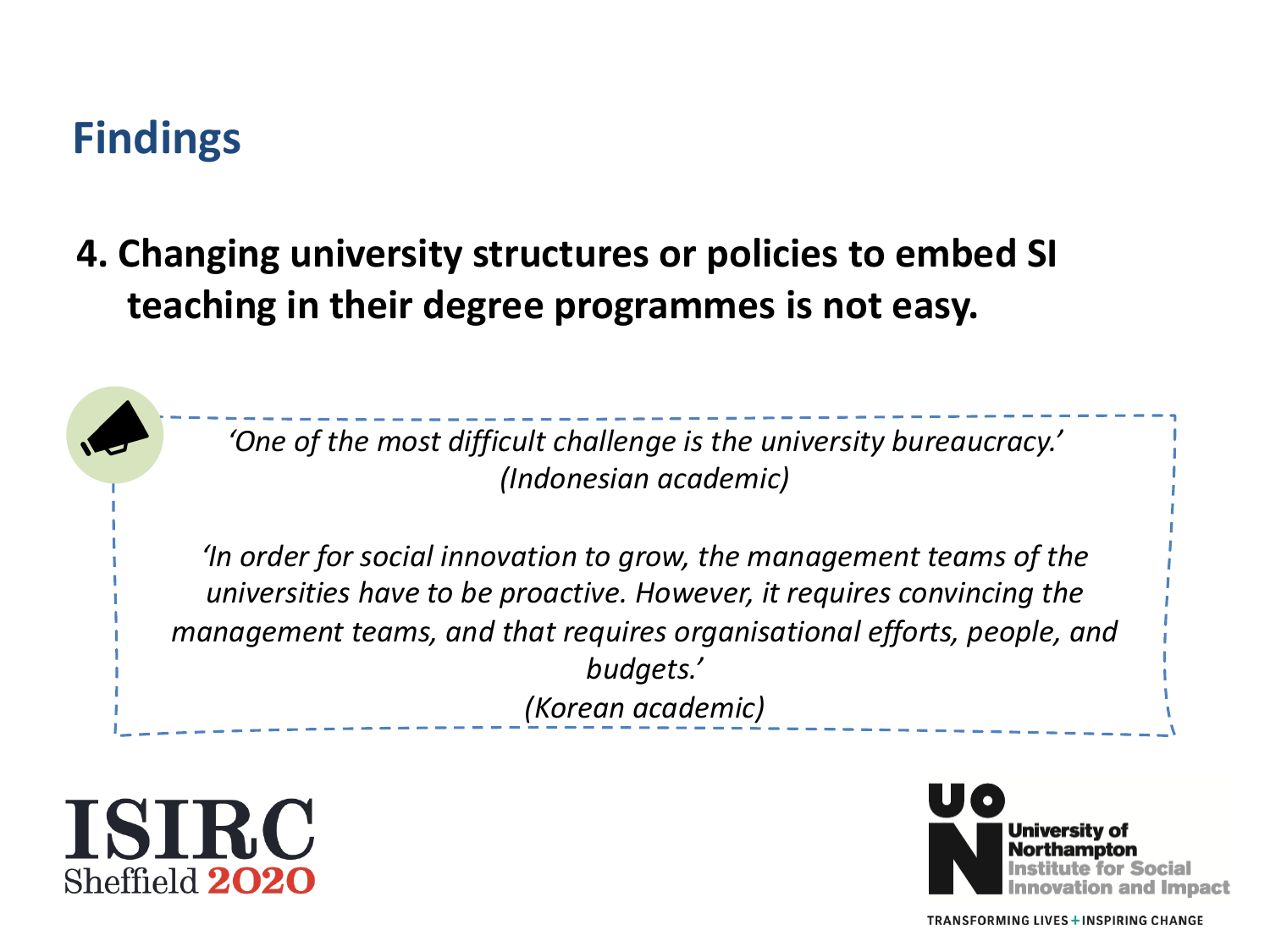# **5. Social innovation scholar groups have a collective agency that can make changes within a university.**

- Indonesian academics, especially, recognize themselves having a collective agency, which can influence other stakeholder groups to make organizational changes within their university.
- Still, they found promoting social innovation research and teaching is not easy due to the university bureaucracy, poor management of resources across the university, and misconception of the social entrepreneurship teaching.



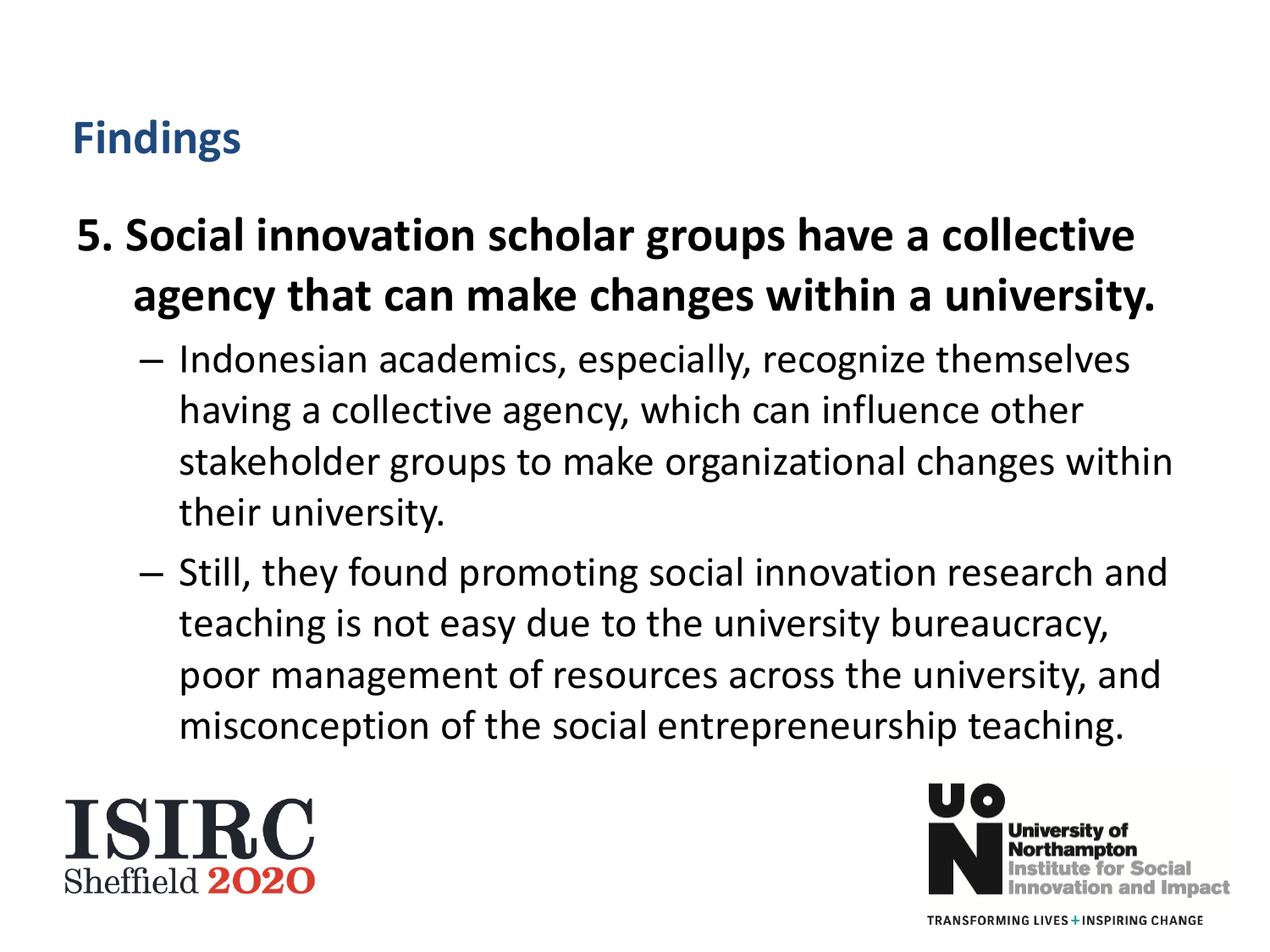- **6. HEIs and its leaders should be aware of the importance of promoting social entrepreneurship culture.** 
	- HEIs should train lecturers and teaching staff for improving their knowledge and understanding of social innovation, as teaching staff can create the direct impacts on students.

*'The university leaders must focus on this issue, and put it into the key performance indicators (KPI) too. If it's voluntary, I'm not sure every lecturers of the school will voluntarily learn something new that doesn't cater to their career or career advancement.' (Vietnamese academic)*



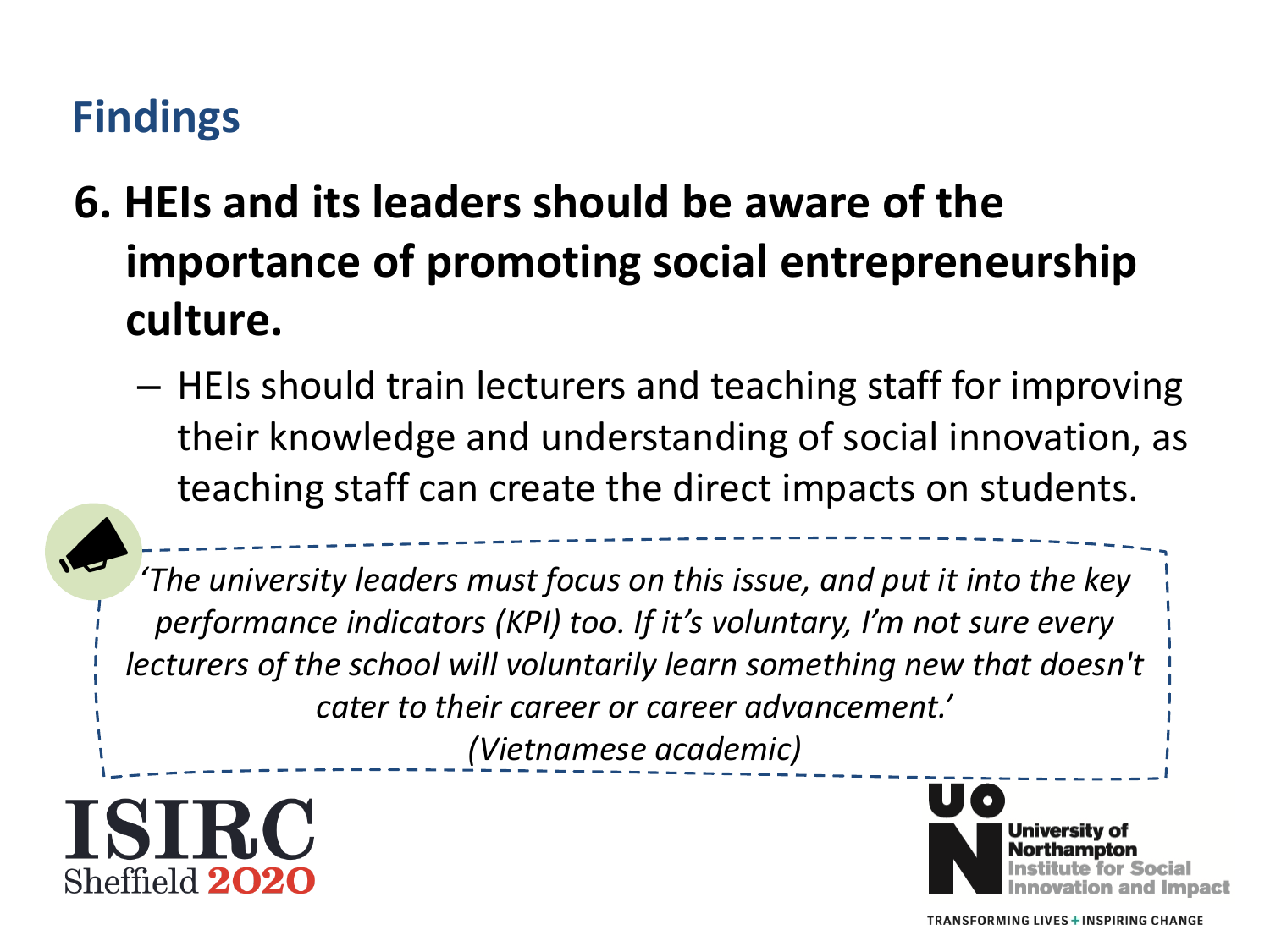## **Implications and Conclusion**

- 1) In 5 countries, SI research and teaching activities are increasing over time, and academics engage and collaborate with external organizations (NGOs, social enterprises, schools, and public bodies) for SI research and teaching.
- 2) Academics are recognized as they are having a collective agency that can make organizational changes within universities for embedding social innovation in their teaching and degree programmes.
- 3) Still, it's hard to make organizational changes due to the university bureaucracy, poor management of resources across the university, and misconception of the social entrepreneurship teaching.



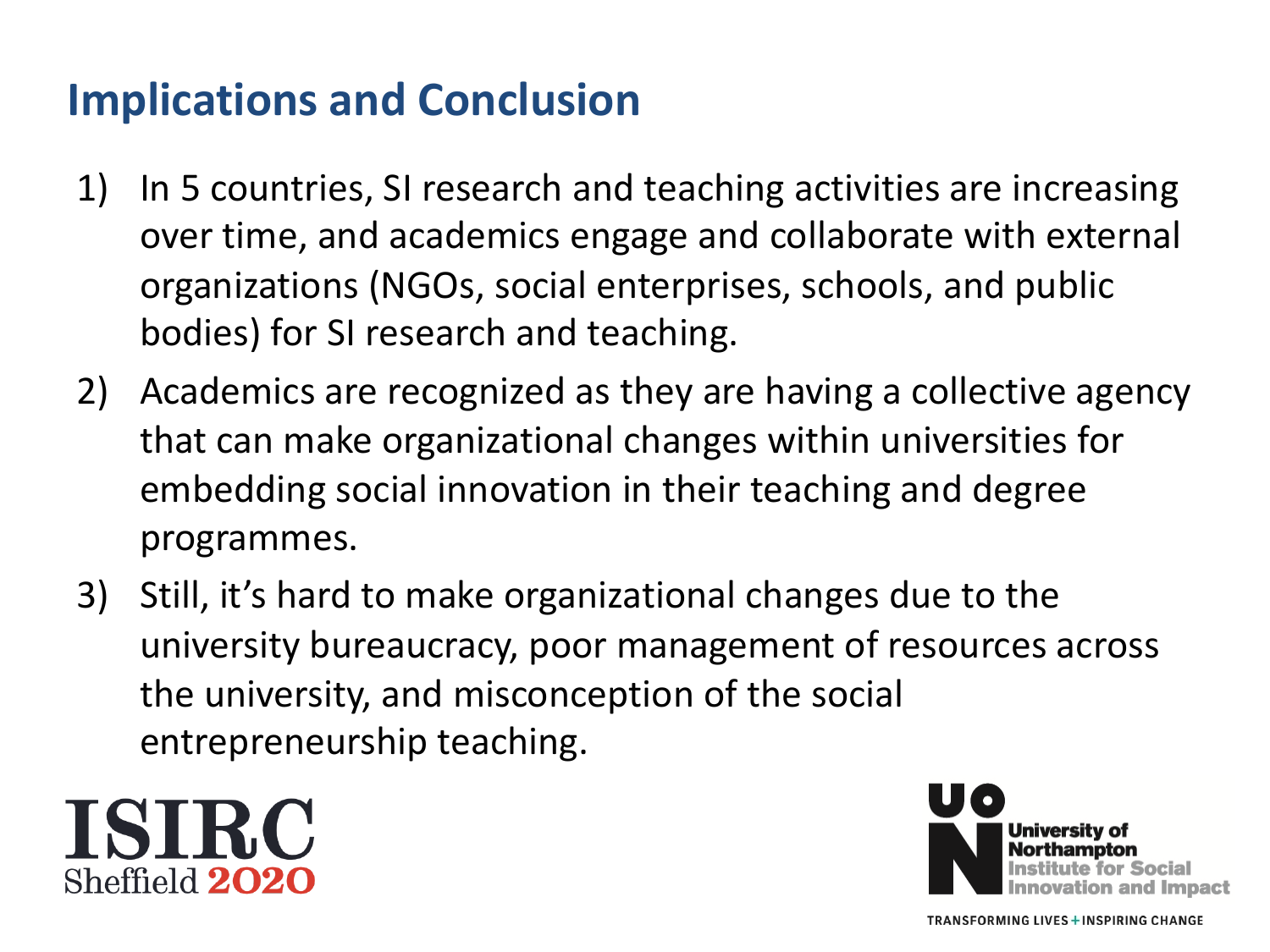#### **Implications and Conclusion**

4) While academics are voluntarily making changes by researching and teaching SI within their HEIs, institutional levels of support (funding, training staff, management support, university-wide decision to embed SI into HEIs strategies, research, and teaching) are necessary.